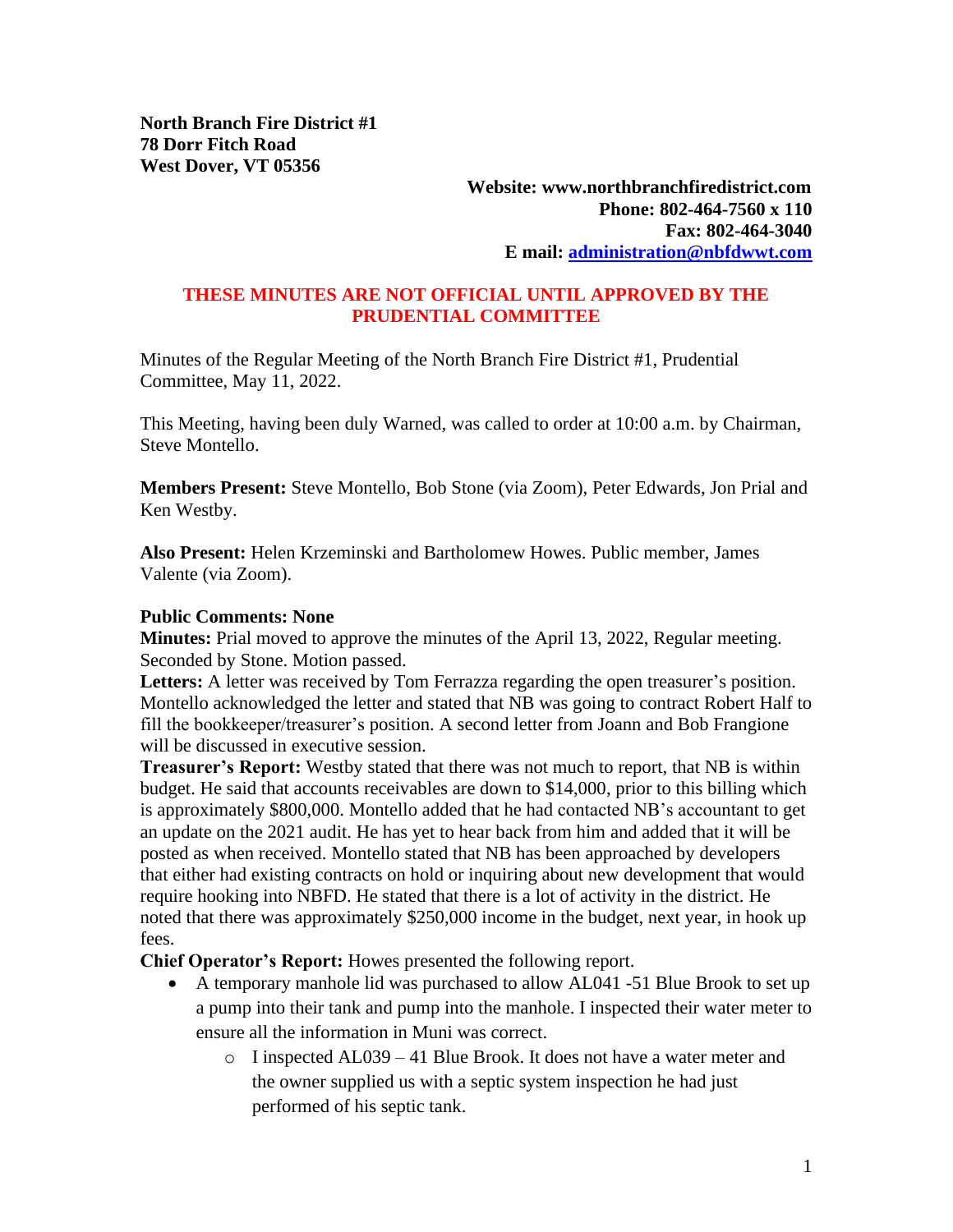- Out of the RFPs for the Rt100 pump repair and reinstalment of the CLR recirculation pump; only Champlin Associates has expressed interest. I would like to award them the attached bids for \$20,026.94 and \$1,807. By Champlin doing both, the job should come in cheaper as they stated we can save on travel and milage. ♦ Westby made a motion to award Champlin Associates these two jobs. Seconded by Edwards. Passed unanimously.
- Out of the RFPs for the digester air piping, domestic water tank, and the interior spray valves submitted to three local plumbers; only Lane Plumbing expressed interest and it was a bid for the domestic water tank. I'd like to award them the attached bid for \$3,100. ♦ Edwards made a motion to award the job to Lane Plumbing. Seconded by Prial. Passed unanimously.
	- o I resent the remaining to Wind River Environmental and they have expressed interest in submitting bids.
- I have called numerous fence repair companies. Most are too busy this year, Springfield fence will try to come down in a couple months to look at it. ♦ Montello gave an additional possible vendor. He added that working front gates need to be a part of the bid.
- I hired Trinity Engineering to do our engineers annual inspection.
- I have hired James McManama as a seasonal temporary laborer at our base rate of \$18/hr. This position does not offer any of our normal employee benefits.

Montello added that NB had recommendations from the insurance company for loss control. He noted that NB was working to contract a company to inspect the crane hoist and make any necessary repairs.

**Abatement Hearing:** An abatement hearing was set for June 14, 2022, at 6:00 pm. It will be at NBFD's Administrations Building.

**Solar Project Update:** Prial stated that he and Westby had attended a meeting with the other parties involved in the project, this being the Town of Dover and Dover Elementary School. Information was shared and it seemed the Dover School was having the same concern of losing credits each year. Possible strategies were discussed. Westby added that there was a possibility of bringing in a new party to the system or changing the allocation amongst the existing parties. It was decided the group would meet again next month. Prial stated that certain strategies are in place at NB to reduce our energy bills generated by Green Mountain Power. He stated that a significant reduction in the energy costs should be reflected in the coming bills.

**New and Old Business**: Prial reported that a letter was created and being mailed out to the Fire District patrons, that explains recent changes at NB and frequently asked questions. Montello stated that Prial had met with one group of realtors to answer questions. Prial said that they were organizing another meeting with many realtors and lawyers soon, that NB will attend to answer any questions they have for NB.